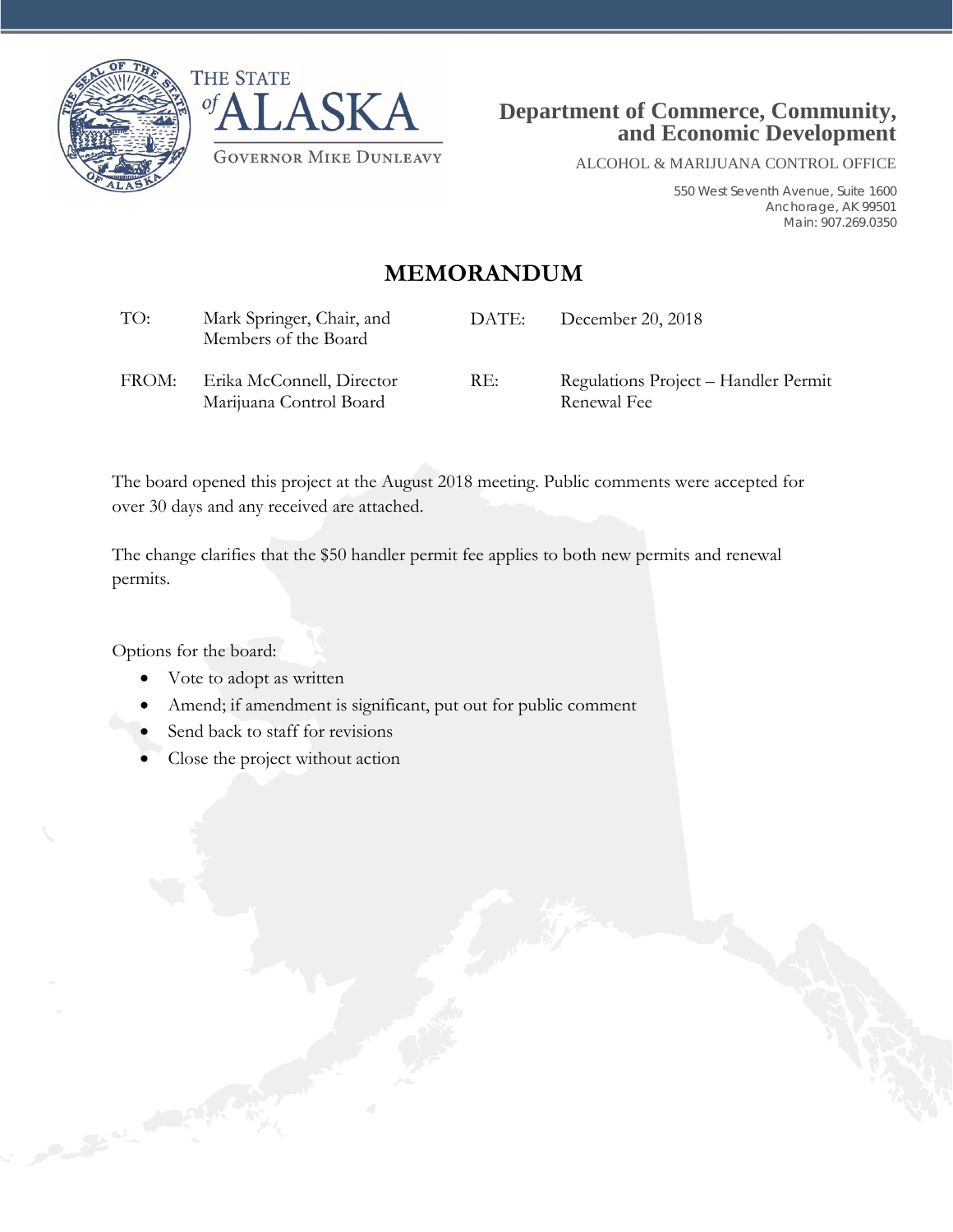(Words in **boldface and underlined** indicate language being added; words [CAPITALIZED AND BRACKETED] indicate language being deleted.)

3 AAC 306.100(e) is amended to read:

(a) The **new or renewal** fee for a marijuana handler permit card is \$50.

(Eff. 2/21/2016, Register 217; am 7/19/2017, Register 223; am 8/11/2018, Register 227; am

\_\_/\_\_/\_\_\_\_, Register\_\_\_)

| <b>Authority:</b> AS 17.38.010 | AS 17.38.150 | AS 17.38.200 |
|--------------------------------|--------------|--------------|
| AS 17.38.070                   | AS 17.38.190 | AS 17.38.900 |
| AS 17.38.121                   |              |              |